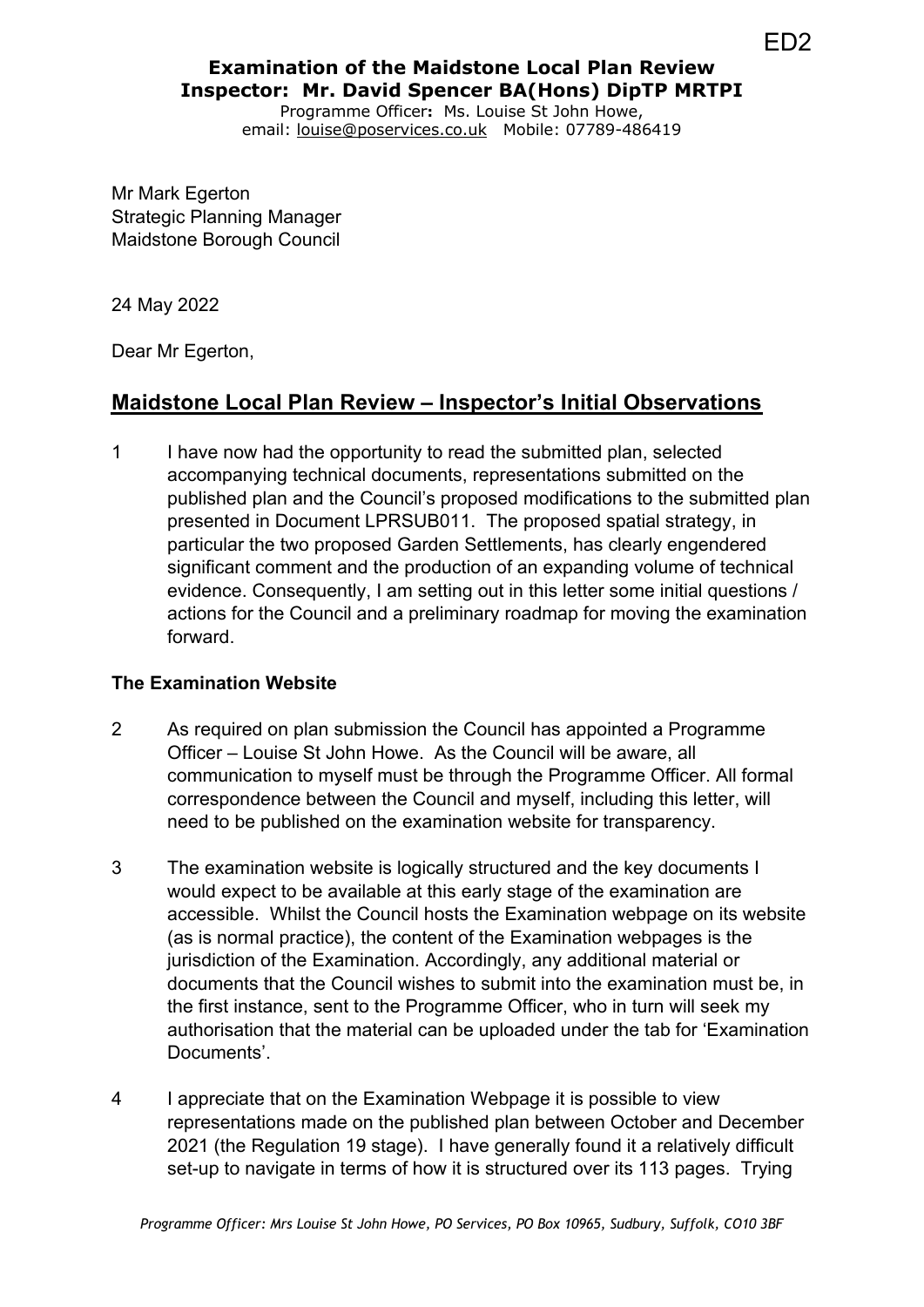## **Examination of the Maidstone Local Plan Review**

ED2

to sort/filter by names (A-Z) does not appear to produce particularly logical results and there appears to be no filter to search by Plan policy. I recognise Appendix B to the Regulation 22 Statement [LPRSUB004] presents a helpful summary of representations by policy/subject matter but it is not always clear in the Regulation 22 statement who has made the representation and whether or not they wish to be heard. The Inspectorate's Procedure Guide on Local Plan Examinations sets out the requirements for presenting Regulation 19 representations at paragraphs 1.18-1.21. If not done so already, **it is essential that the Council provides a searchable database as a matter of priority**. This will save considerable time and effort for myself and the Programme Officer. Additionally, I would direct the Council to paragraph 1.21 of the Procedure Guide which sets out the need for participants to know who else has made representations on the relevant part of the Plan. Again, a database (or amendments to the Keystone platform) would meet this requirement. If there are any difficulties or serious time implications for meeting paragraphs 1.18-1.21 of the Procedure Guide please advise the Programme Officer as there could be implications for the intended programme for the Examination set out below.

### **Essential Matters for the Examination and Initial Inspector Questions/Actions (IIQs) for the Council**

5 The following paragraphs identify some key areas for the examination of the Local Plan Review where some initial information or further action is required from the Council to assist my understanding and to formulate relevant questions to assess plan soundness. These matters are not exhaustive and further reading of the technical evidence may identify some further critical areas of soundness and/or legal compliance, which I may need to raise in supplementary correspondence with the Council over forthcoming weeks. At the time of writing, a Statement of Common Ground with Medway Council is still awaited. I would emphasise that the legal duty to cooperate is not a duty to agree. It is also important not to conflate matters of plan soundness with the required effort (on Maidstone's part) to engage and seek cooperation as part of the Borough Council's plan-making activities.

## **Duty to Cooperate**

6 I will deal with this legal requirement at the start of the hearings. I raise a few matters below for early clarification from the Council. A number of these matters stem from the submitted Statements of Common Ground – March 20221.

<sup>1</sup> Excepting SoCG with Tunbridge Wells Borough Council signed October 2021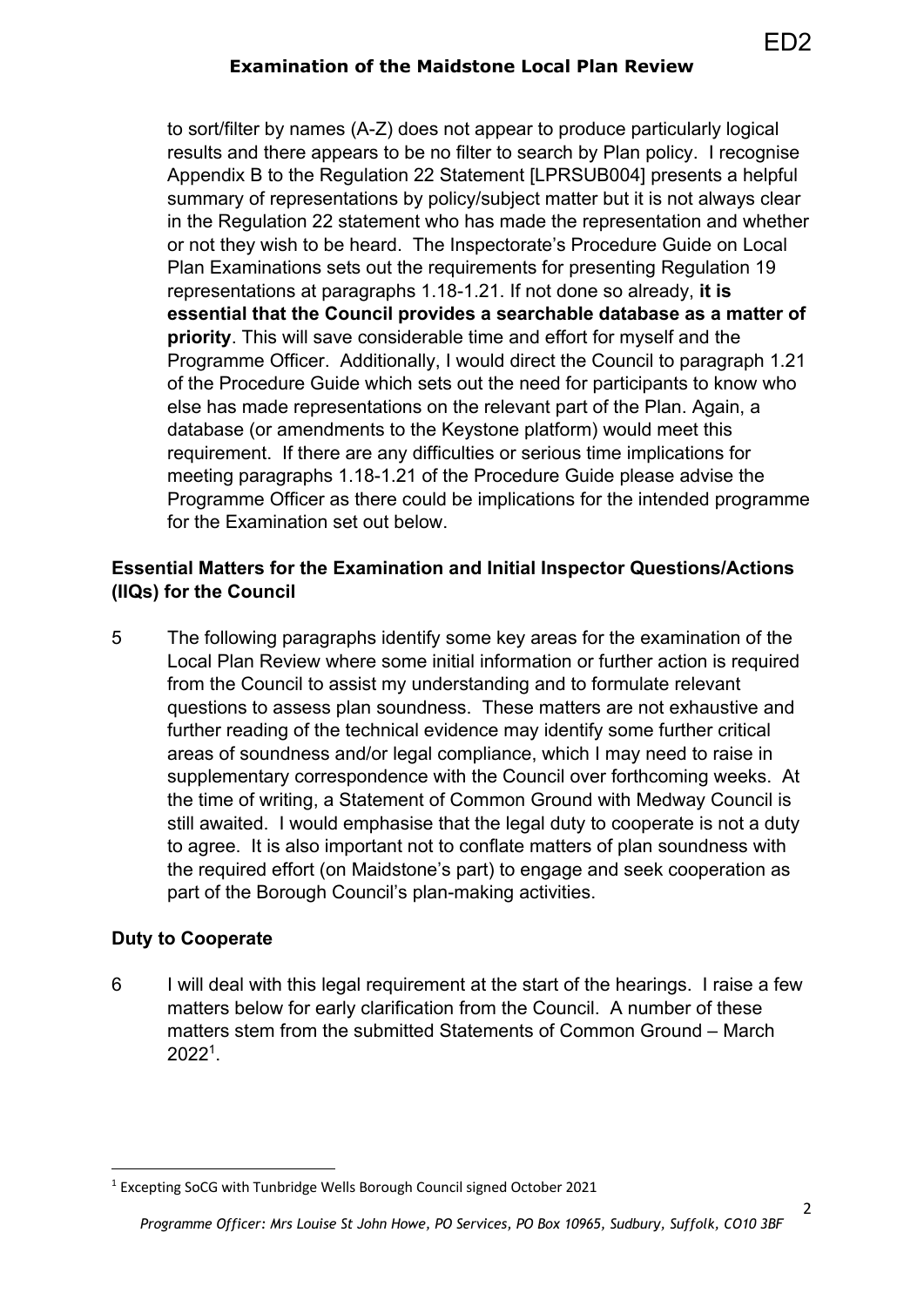- IIQ1 Are the Draft Statements of Common Ground (SoCG) in Documents LPR1.59 & LPR1.60 the first published iterations of SoCGs during the preparation of the Maidstone Local Plan Review?
- IIQ2 The Duty to Cooperate Statement (Document LPR5.5] at paragraph 4.3 contains a hyperlink to a separate document listing the various DtC meetings November 2017 – January 2022. Rather than rely on a hyperlink I would be grateful if the Council could submit an Examination document containing the table of DtC meetings.
- IIQ3 Page 17 of the Duty to Cooperate Statement references a Memorandum of Understanding with Tonbridge and Malling Borough Council. Is this correct? If so, what status does it have and should it be submitted into the Examination?
- IIQ4 Paragraph 5.24 of the Duty to Cooperate Statement refers to an intention to produce a coordinated action plan to deliver nutrient neutrality in the Stour catchment. Has there been any progress on preparing an action plan? Additionally, the Statement of Common Ground with the Environment Agency references that the Local Plan Review will be supported by a full nutrient neutrality review. On similar grounds the SoCG with Natural England (NE) addresses the Stour Catchment, including a need to update current calculations to reflect the latest NE March 2022 methodology. Does the Council intend to submit additional documentation on nutrient neutrality into the Examination and if so, what would be the broad timeframe for doing so?
- IIQ5 Paragraph 5.36 of the Duty to Cooperate Statement appears to be incomplete?
- IIQ6 The statement of Common Ground with National Highways refers to further work to extend forecast outputs to 2050 and identify further mitigation in order to fully test the Garden Community proposals. In respect of Lidsing, National Highways have requested additional modelling that is compatible with the Medway AIMSUM and for an initial DMRB compliant design review of the proposed M2 Junction 4 upgrade. Is there a timeframe for when additional modelling outputs are likely to be shared with National Highways, and in turn, potentially submitted into the Examination?
- IIQ7 The Statements of Common Ground with Natural England and Kent Downs AONB Unit refer to further work regarding landscape mitigation for Lidsing and Heathlands<sup>2</sup> and possible proposed main modifications. Can the Council please provide a brief update on any post-submission engagement / dialogue with Natural England and Kent Downs AONB Unit and likely timeframe for further evidence base work? Are there likely to be further main modifications related to the AONB to those already presented in LPRSUB011?

# **Spatial Strategy**

7 From all that I have read to date, a fundamental issue for the examination will be whether the submitted spatial strategy at Policy LPRSS1 (and subsequently in

ED2

 $2$  Further reaffirmed in the Heathlands Garden Community Roadmap (March 2022)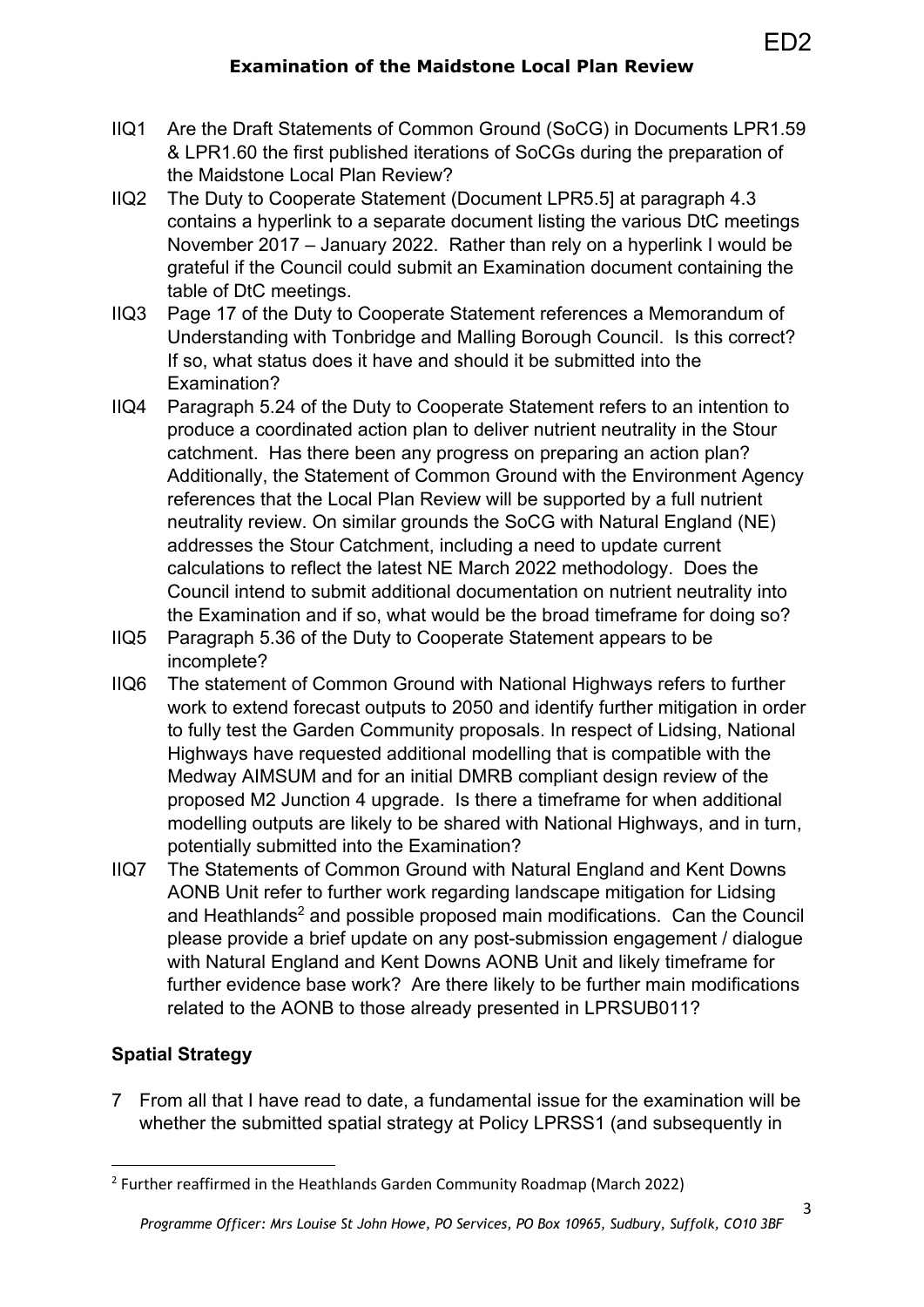Policies LPRSP1-9) represents an appropriate strategy for achieving sustainable development<sup>3</sup> when compared against reasonable alternatives. In particular, the examination will initially focus on:

- (i) The housing and employment requirements to be planned for and over what period (ensuring 15 years from plan adoption and a 30 year vision where there are proposals larger scale developments (NPPF paragraph 22));
- (ii) the proposed distribution of growth and the settlement hierarchy;
- (iii) the proposals for the two Garden Settlements at Heathlands and Lidsing (including, amongst other things, the process for their selection, the discounting of alternative strategic options, the Sustainability Appraisal (SA) outputs for a strategy for two garden communities (as opposed to one or none), the basis on which the performance of Heathlands and Lidsing against the SA objectives have been assessed, the likely environmental and infrastructure impacts and the effectiveness of mitigation (including cross-boundary) and the likely timeframes for delivery within the plan period);
- (iv) the proposals for the Invicta Barracks site in Maidstone including quantum of development, education infrastructure, heritage assets and character of the site;
- (v) the approach for the Leeds-Langley corridor east of Maidstone in light of Policy LPR1 in the 2017 Local Plan;
- (vi) the general approach to site selection for the various proposed allocations in Maidstone, the Rural Service Centres and lower tier settlements; and
- (vii) Whether the strategy and sites selected will deliver a sufficient supply of homes (NPPF paragraphs 68 and 73(d)), including a robust trajectory and approach to maintaining housing supply and delivery so that the Local Planning Authority will maintain control through a plan-led system.
- 8 If the examination suitably navigates these matters it then it will proceed to Stage 2 hearings to consider matters of soundness on the approach to Maidstone Town Centre, other individual site allocation policies for Maidstone, the Rural Service Centres and larger villages together with the development management policies.
- IIQ8 In addition to the further work referenced in IQ4, IQ6 and IQ7 above, and having regard to the Council's response to representations in the Regulation 22 Statement, I would be grateful if the Council can outline what additional work it is currently undertaking and/or likely to wish to submit into the examination on the delivery of the spatial strategy and in particular the proposed Garden Settlements? If so, what is the anticipated timeframe for submission into the examination?
- IIQ9 References are made in Regulation 19 representations to the Council's 'Landscape Capacity Study', which in turn is referred to in the Sustainability

ED2

 $3$  Net gains across social, environmental and economic objectives – NPPF paragraph 8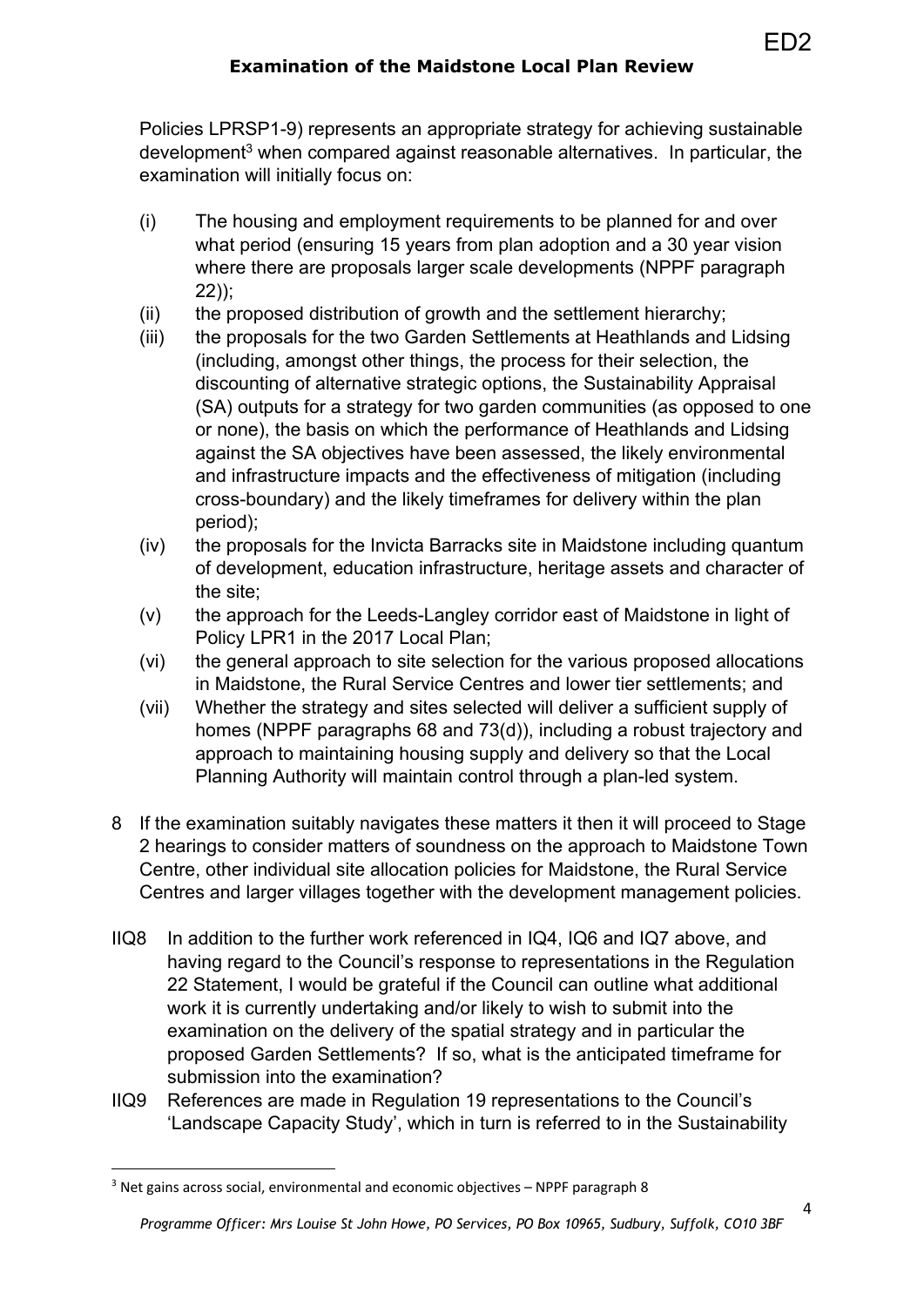## **Examination of the Maidstone Local Plan Review**

Appraisal Report. Is the Landscape Capacity Study still relevant and should it be submitted into the Examination?

- IIQ10 Minerals safeguarding is an issue at Heathlands, with implications for delivery / phasing. Is there a realistic prospect of a specific Statement of Common Ground with the Minerals Planning Authority to ensure that this matter is appropriately planned for?
- IIIQ11 Various representations on Lidsing make reference to sites (and appeal decisions) at 'Gibraltar Farm' and 'East Hill' in Medway. To be clear, I am not re-examining what has happened in Medway but it would be helpful that I understand the relationship of these sites to the proposed MLPR allocation. From the various technical documents in support of Lidsing I am reasonably clear on the Gibraltar Farm site but can I nonetheless request that the Council submits a map into the Examination showing these two sites (where they have been successful on appeal?) in relation to the Lidsing Garden Settlement site.
- IIQ12 Having regard to the Inspectorate's Procedure Guidance on Local Plan Examinations (paragraph 3.20), I would encourage the Council to pursue further statements of common ground, including:
	- (i) DiO regarding availability and delivery of the Invicta Barracks site; and
	- (ii) Kent Downs AONB Unit & Natural England on residual areas of agreement / disagreement regarding impacts of the proposed Garden Settlements on the Kent Downs AONB following additional dialogue and evidence.

#### **Habitat Regulations**

- 9 At present, the Habitat Regulations Assessment comprises an amalgam of the September 2021 report (LPR1.19) and the March 2022 Addendum (LPRSUB005). Appropriate Assessment has been undertaken. In light of the comments from Natural England, the principal residual matters appear to be effectiveness of mitigation to enable a conclusion of no adverse effects on the integrity of both North Downs Woodland SAC (due to air pollution from vehicles) and Stodmarsh SAC, SPA and Ramsar site (due to decrease in water quality from nutrient enrichment). I note, notwithstanding the Arcadis Technical Note on Nutrient Neutrality mitigation– March 2022, that Natural England wishes to see the nutrient neutrality calculations updated using their latest calibrations.
- IIQ13 Has there been further engagement with Natural England since the meeting on 21 March 2022 to obtain their feedback or comments on the HRA addendum, including the proposed approach/strategy to mitigation for North Downs Woodland SAC and air pollution?
- IIQ14 Has there been any progress on re-running the nutrient assessment calculations? Is there a timeframe for doing this?
- IIQ15 Does the HRA addendum work indicate a need for further modifications to the plan not already presented in LPRSUB011?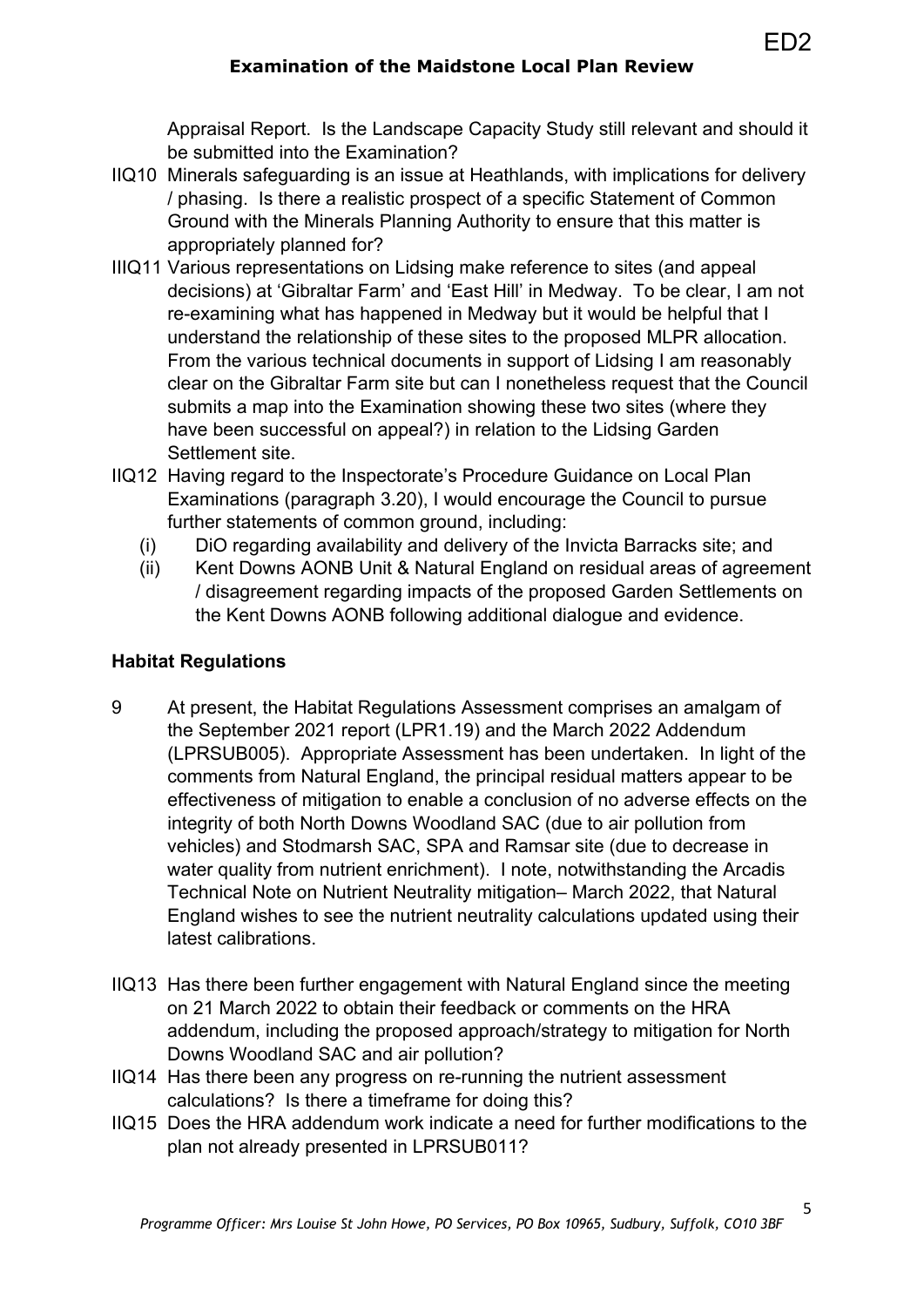IIQ16 Can it be confirmed that likely significant effects on the Swale SPA and Ramsar were screened out in relation to both water quality and quantity (para 4.81 of the Sept 2021 HRA says this, but Table 4.5 of same document says water quantity only)?

#### **The Submitted Plan**

- 10 In various places, the submitted plan states where the Local Plan Review will result in the retention of 2017 Local Plan site allocations and development management policies or will supersede/replace them. At this early stage of examination, I agree with the Council's approach of not retaining those 2017 allocations that have now been completed or are expected to be completed very soon (Table 8.1 of the LPR). I also agree that a policy framework should be retained for those 2017 Local Plan allocations that are yet to be delivered but will not be superseded by new allocations in the Local Plan Review. However, there does need to be clarity on what is meant by retained site allocations. For example, Policy DM39 of the 2017 Local Plan is retained, not amended, and has been replicated as Policy LPREnv3. Accordingly, there has been opportunity to comment on LPREnv3 at Regulation 19. I am unclear that similar has been able to take place for 'Allocations not Complete' listed in Table 8.1, which are described at paragraph 8.2 of the LPR as being "rolled forward" and at paragraph 8.3 as "saved allocations".
- IIQ17 Is it the Council's intention to 'save' the policies relating to site allocations 'not complete' and keep those saved policies as part of the development plan as remaining parts of the 2017 Local Plan? If so, a main modification would be needed to insert an Appendix to the LPR clearly identifying the 'saved' site allocation policies. Alternatively, is it the Council's intention to embed the residual 2017 Local Plan site allocation policy content into the final version of an adopted LPR document? This approach would create a series of main modifications. The Council's early clarification on this would be appreciated.
- 11 In addition to the submitted plan, the Council has usefully considered potential modifications to the Plan following the representations made and additional evidence. These are presented in document LPRSUB011, and I would encourage those with an interest in the Plan to be aware of its contents. On first examination of the proposed changes, a number would appear to fall squarely into the category of a main modification, which if I found to be necessary for soundness would need to be consulted on and appraised as part of addendums to Sustainability Appraisal and HRA. A notable number of the proposed changes, however, appear to be either factual or for modest clarification to an extent which does not affect the substance of the Plan published in October 2021. These are not main modifications that I would need to recommend in any report for soundness. Technically, they are known as 'additional' modifications, which the Council can make to the Plan of its own volition. Document LPRSUB011 should remain on the website for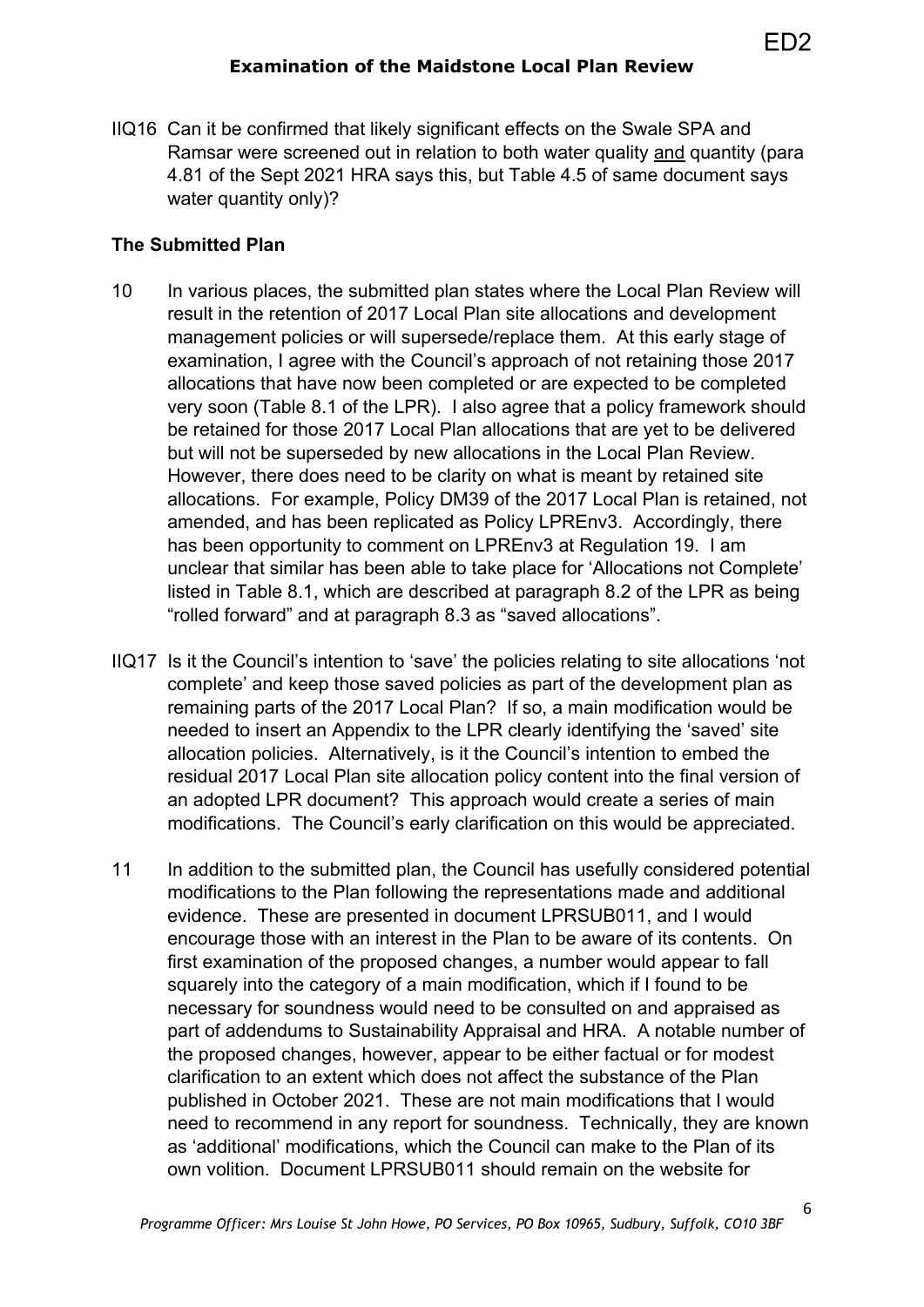reference. I will advise in a **separate note** to the Council the process for establishing schedules of 'main' and 'additional' modifications.

### **Plan Period**

12 The submitted plan period is 2022-2037. I will explore this further as part of the initial hearings, but I would advise at this early stage that the Council prepare for the strong likelihood that the plan will not be adopted by 31 March 2023 (as per the Local Development Scheme). For a whole plan examination, dealing with strategic matters (and in Maidstone's case significant proposals for two new communities / settlements), revised development management policies and an appreciable number of new site allocations, adoption within 12 months from submission is very optimistic. NPPF paragraph 20 is clear that strategic policies should look over a minimum 15 year period from adoption. I would recommend that the Council looks at a scenario of extending the plan period to 2038 and to be in a position to advise the Examination by the first set of hearings what the implications of that would mean<sup>4</sup>.

## **Strategic Policies**

- 13 I am pleased to see that Strategic Policies are clearly identified in the submitted LPR. The examination will need to address LPRSP10 'Housing' which in contrast to other strategic policies contains no overarching strategic policy and proceeds to separate sub-strategic policies on areas such as affordable housing. My initial assessment is that there is a need to consider a new LPRSP10 policy for plan soundness, as a progression of LPRSS1. The new policy would reaffirm the housing requirement over the plan period and the trajectory for housing delivery. As part of this, a more detailed trajectory (Appendix 1 to the Plan) needs to be prepared so that delivery by aggregated 'sources' can be profiled (for example  $-$  permissions, LP2017 allocations<sup>5</sup>, windfall<sup>6</sup>, Lidsing, Heathlands, Invicta, Maidstone Town Centre and other LPR allocations). A new strategic policy could identify any basis or justification for stepping the housing requirement, together with any policy content necessary for consistency with NPPF paragraph 66 in terms of clarity for neighbourhood plan preparation / review in the Borough.
- 14 In terms of the housing trajectory, I will be looking for evidence of engagement with site promoters on the realism of profiled site delivery, including critical infrastructure dependencies and trigger points. I recognise the statements of common ground and phasing and delivery evidence in relation to Lidsing and Heathlands and the latest post Regulation 19 evidence for Invicta Barracks (including LPR5.8) and this will need to be discussed and tested at an early

<sup>4</sup> See below under 'Strategic Policies' and request for a Housing Delivery and Land Supply Topic Paper

<sup>5</sup> Avoiding any double counting with permissions

 $6$  Avoiding any allowance in years 1-3 of the trajectory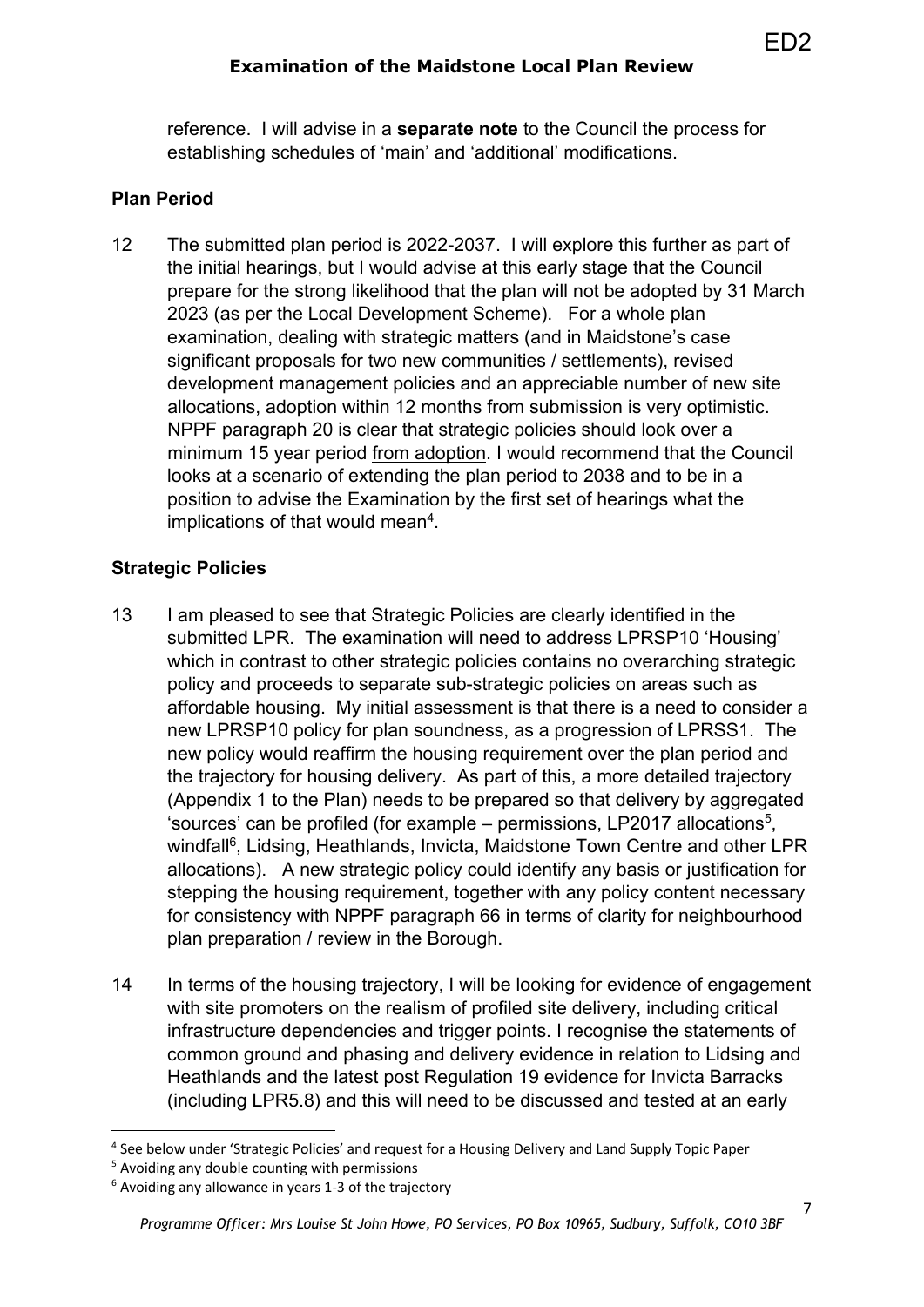#### **Examination of the Maidstone Local Plan Review**

stage of the hearings. I will also be looking for reassurance that the proposed strategy will provide the required deliverable supply in years 1-5, together with some contingency to ensure a plan-led system.

- IIQ18 The Housing Strategy Topic Paper (LPR1.22) is dated June 2020 but references a December 2021 SHMA. The Paper appears to pre-date First Homes and omits references to Section 124 of the Housing and Planning Act 2016 in terms of assessing and planning for the needs of those households who do not want conventional bricks and mortar accommodation – houseboats, culturally appropriate accommodation for those who do not meet the planning definition of Gypsies and Travellers and other caravan/park home needs. The 2021 Annual Monitoring Report says at para 4.11 that the Housing Topic Paper 2021 sets out the methodology used to calculate the windfall allowance. This does not appear to the case, unless there is a separate Topic Paper? In advance of the Stage 1 hearings I would request that the Council updates the Housing Strategy Topic Paper to ensure a version that aligns with plan submission date and briefly addresses the implications of First Homes and to what extent there are needs for non-bricks and mortar accommodation (will non-planning Gypsy and Traveller need be addressed through the separate DPD?). I would like to see a refreshed Housing Topic Paper produced by the time I issue Stage 1 MIQs in early July.
- IIQ19 In addition to an updated Housing Strategy Topic Paper I would also request that the Council prepares a Housing Delivery and Land Supply Topic Paper that outlines the process it went through in selecting the proposed housing allocations in the LPR from the call for sites and SLAA and confirm in broad terms how reasonable alternatives were dealt with through the SA process. The paper should consider options for the housing trajectory and whether there is a case for a stepped trajectory. The Paper should also provide commentary on the implications for land supply were the plan period amended to 31 March 2038. The Paper also needs to set out and provide the compelling evidence as per NPPF paragraph 71 for any windfall allowance – drawing on what is provided in the AMR and any other documents. The paper should also reaffirm that 10% of the housing requirement can be met on sites of no larger than 1ha. It would also be helpful if the paper can briefly outline why it would be necessary for soundness to re-introduce site LPRSA202 at Coxheath for 85 dwellings (proposed in LPRSUB11). Ultimately, the Paper should seek to confirm that there would be a specific, deliverable supply of sites for years one to five of the plan period, with an appropriate buffer (NPPF paragraph 74). I appreciate this topic paper may take some time to prepare but request that a version is made available at least 4 weeks prior to the Stage 1 hearings starting.
- IIQ20 The AMR for 2020/1 is provided as Submission document LPRSUB007. Can the Council confirm when it is likely to publish/report to Members its AMR for 2021/22 monitoring period?